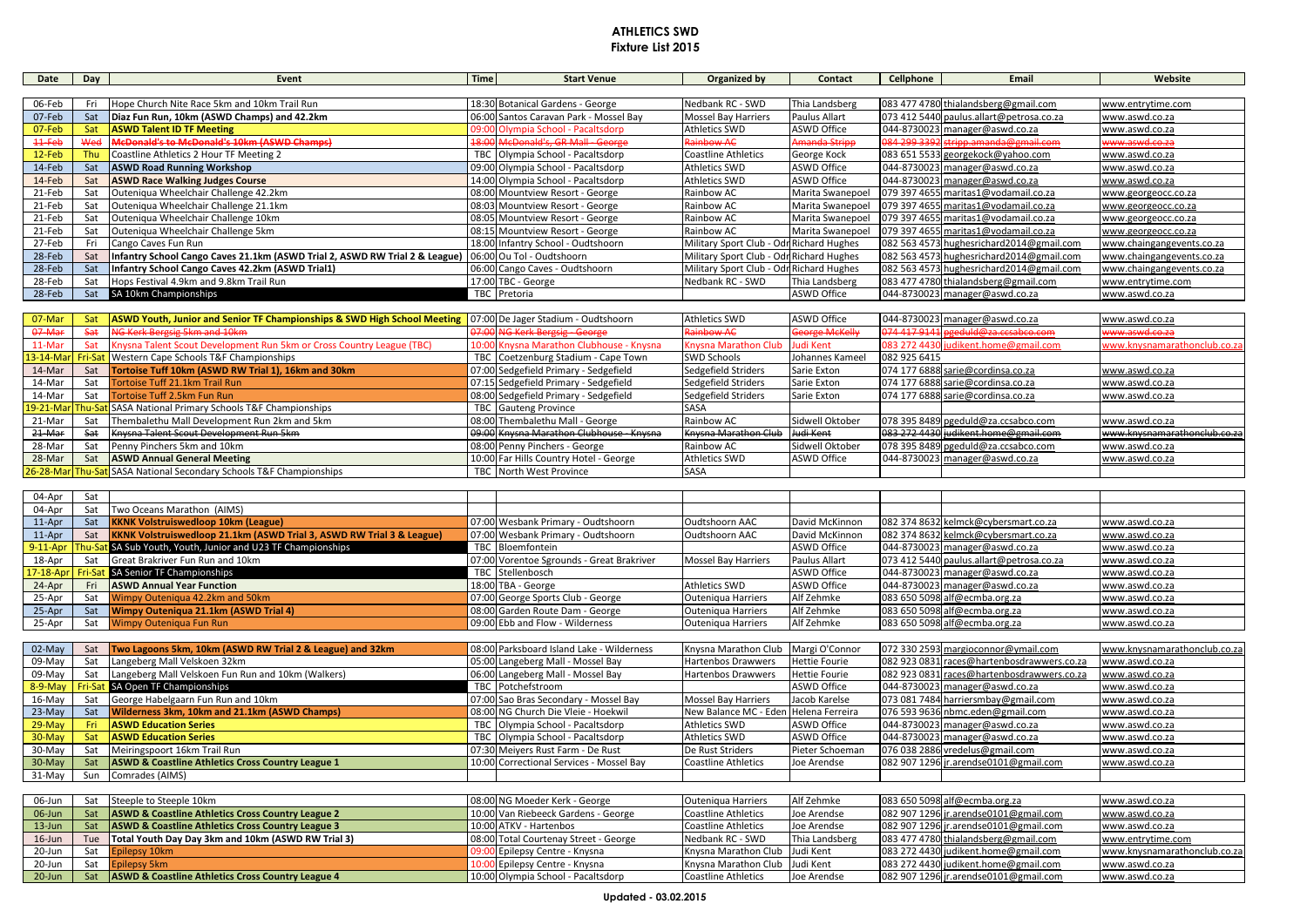## **ATHLETICS SWD Fixture List 2015**

| 27-Jun               |                | Sat McDonald's 2 McDonald's 10km                                                           |       | 08:00 McDonald's, GR Mall - George                                 | Nedbank RC - SWD                      | Thia Landsberg       |              | 083 477 4780 thialandsberg@gmail.com   | www.entrytime.com            |
|----------------------|----------------|--------------------------------------------------------------------------------------------|-------|--------------------------------------------------------------------|---------------------------------------|----------------------|--------------|----------------------------------------|------------------------------|
| 04-Jul               | Sat            | Palm Tyres 5km and 10km                                                                    |       | 08:00 Palm Tyres - George                                          | Rainbow AC                            | Rosa-Linda Kock      |              | 083 739 1768 linkock@yahoo.com         | www.aswd.co.za               |
| 06-Jul               | Mon            | <b>ASWD &amp; KMC Cross Country League 5</b>                                               |       | 10:00 Steenbok Park, Leisure Isle - Knysna                         | <b>Athletics SWD</b>                  | <b>ASWD Office</b>   |              | 044-8730023 manager@aswd.co.za         | www.aswd.co.za               |
| 06-Jul               | Mon            | <b>ASWD &amp; KMC Relays</b>                                                               |       | 15:00 Steenbok Park, Leisure Isle - Knysna                         | <b>Athletics SWD</b>                  | <b>ASWD Office</b>   | 044-8730023  | manager@aswd.co.za                     | www.aswd.co.za               |
| $08$ -Jul            | Wed            | ASWD & KMC Fun Run and 10km                                                                |       | 14:00 Festival Grounds - Knysna                                    | <b>Athletics SWD</b>                  | <b>ASWD Office</b>   | 044-8730023  | manager@aswd.co.za                     | www.aswd.co.za               |
| 09-Jul               | Thu            | <b>ASWD &amp; KMC Street Miles</b>                                                         |       | 15:00 Knysna Marathon Clubhouse - Knysna                           | <b>Athletics SWD</b>                  | <b>ASWD Office</b>   | 044-8730023  | manager@aswd.co.za                     | www.aswd.co.za               |
| $11$ -Jul            | Sat            | Momentum Cape Times Knysna Forest 42.2km (Open 04/03) (ASWD Trial 2)                       |       | 07:00 Glebe - Knysna                                               | Knysna Marathon Club                  | Marianne Brown       | 076 195 4832 | kmc@telkomsa.net                       | www.knysnamarathonclub.co.za |
| $11$ -Jul            | Sat            | Momentum Cape Times Knysna Forest 5km                                                      |       | 07:30 Festival Grounds - Knysna                                    | Knysna Marathon Club Marianne Brown   |                      |              | 076 195 4832 kmc@telkomsa.net          | www.knysnamarathonclub.co.za |
| $11$ -Jul            | Sat            | Momentum Cape Times Knysna Forest 21.1km (Open 04/03)                                      |       | 08:00 Glebe - Knysna                                               | Knysna Marathon Club                  | Marianne Brown       |              | 076 195 4832 kmc@telkomsa.net          | www.knysnamarathonclub.co.z  |
| 12-Jul               | Sun            | Houtkapper Trail Run 9km, 15km and 27km (Open 06/03)                                       |       | 08:30 Quinto Da Montanha - Rheenendal                              | Knysna Marathon Club Mihan Roos       |                      | 082 537 6167 | concordia@imporiumknysna.co.za         | www.knysnamarathonclub.co.za |
| $18$ -Jul            | Sat            | Madiba 3km, 10km (ASWD RW Champs) and 21.1km (ASWD RW Champs)                              |       | 08:00 Garden of Rememberance - George                              | Outeniqua Harriers                    | Alf Zehmke           | 083 650 5098 | alf@ecmba.org.za                       | www.aswd.co.za               |
| $25$ -Jul            | Sat            | SA 21.1km Championships                                                                    |       | <b>TBC</b> Port Elizabeth                                          |                                       | ASWD Office          | 044-8730023  | manager@aswd.co.za                     | www.aswd.co.za               |
| $25$ -Jul            | Sat            | Beaufort West 5km, 10km (League) and 21.1km (League)                                       |       | 07:00 Rustdene Sport Grounds - B/West                              | Beaufort West Runners Selma Murray    |                      | 234148020    | admin@beaufortwestmun.co.za            | www.aswd.co.za               |
| $25$ -Jul            | Sat            | <b>ASWD &amp; Coastline Athletics Cross Country League 6</b>                               |       | 10:00 Van Riebeeck Gardens - George                                | <b>Coastline Athletics</b>            | Joe Arendse          |              | 082 907 1296 jr.arendse0101@gmail.com  | www.aswd.co.za               |
|                      |                |                                                                                            |       |                                                                    |                                       |                      |              |                                        |                              |
| 01-Aug               | Sat            | SAPS Race-Against-Crime Fun Run, 15km and 21.1km (League)                                  |       | 08:00 Herbertsdale Agri Hall - Herbertsdale                        | <b>Mossel Bay Harriers</b>            | Dianne Oosthuizen    |              | 084 369 2731 harriersmbay@gmail.com    | www.aswd.co.za               |
| 01-Aug               | Sat            | <b>ASWD &amp; Coastline Athletics Cross Country League 7</b>                               |       | 10:00 Olympia School - Pacaltsdorp                                 | Coastline Athletics                   | Joe Arendse          |              | 082 907 1296 jr.arendse0101@gmail.com  | www.aswd.co.za               |
| 08-Aug               | Sat            | <b>ASWD Council Meeting &amp; 2016 Fixture List</b>                                        |       | 09:00 Far Hills Country Hotel - George                             | <b>Athletics SWD</b>                  | <b>ASWD Office</b>   |              | 044-8730023 manager@aswd.co.za         | www.aswd.co.za               |
| 10-Aug               | Mon            | RWFL - Oudtshoorn Women's Day 5km and 10km                                                 |       | 09:00 Landmark, Park Ave - Oudtshoorn                              | RWFL - Oudtshoorn                     | Michelle Du Preez    |              | 071 350 7955 lameymac@cybersmart.co.za | www.aswd.co.za               |
| 15-Aug               | Sat            | <b>ASWD Cross Country Championships (School Trials)</b>                                    |       | 08:30 Correctional Services - Mossel Bay                           | <b>Athletics SWD</b>                  | <b>ASWD Office</b>   | 044-8730023  | manager@aswd.co.za                     | www.aswd.co.za               |
| 22-Aug               | Sat            | Madibas Forest 12.1km Trail Run                                                            |       | 08:00 NMMU Campus - George                                         | Outeniqua Harriers                    | Alf Zehmke           | 083 650 5098 | alf@ecmba.org.za                       | www.aswd.co.za               |
| 22-Aug               | Sat            | Madibas Forest Fun Run                                                                     |       | 08:30 NMMU Campus - George                                         | Outeniqua Harriers                    | Alf Zehmke           | 083 650 5098 | alf@ecmba.org.za                       | www.aswd.co.za               |
| 29-Aug               | Sat            | Happiness Festival and Wedding Run Sunrise 10km (League)                                   |       | 08:00 Tramonto - George                                            | Nedbank RC - SWD                      | Thia Landsberg       |              | 083 477 4780 thialandsberg@gmail.com   | www.entrytime.co.za          |
| 29-Aug               | Sat            | Happiness Festival and Wedding Run 6km Trail Run                                           |       | 09:00 Tramonto - George                                            | <b>Nedbank RC - SWD</b>               | Thia Landsberg       |              | 083 477 4780 thialandsberg@gmail.com   | www.entrytime.co.za          |
| 29-Aug               | Sat            | Happiness Festival and Wedding Run 4km                                                     |       | 10:00 Tramonto - George                                            | <b>Nedbank RC - SWD</b>               | Thia Landsberg       |              | 083 477 4780 thialandsberg@gmail.com   | www.entrytime.co.za          |
| 29-Aug               | Sat            | Happiness Festival and Wedding Run 1km Dash                                                |       | 12:00 Tramonto - George                                            | <b>Nedbank RC - SWD</b>               | Thia Landsberg       |              | 083 477 4780 thialandsberg@gmail.com   | www.entrytime.co.za          |
| 29-Aug               | Sat            | Happiness Festival and Wedding Run Sunset 10km                                             |       | 15:00 Tramonto - George                                            | Nedbank RC - SWD                      | Thia Landsberg       | 083 477 4780 | thialandsberg@gmail.com                | www.entrytime.co.za          |
| 29-Aug               | Sat            | <b>Western Cape Cross Country Championships</b>                                            |       | 08:30 TBC - Boland                                                 | <b>Boland Athletics</b>               | ASWD Office          |              | 044-8730023 manager@aswd.co.za         | www.aswd.co.za               |
|                      |                |                                                                                            |       |                                                                    |                                       |                      |              |                                        |                              |
| 04-Sep               | Fri            | George Herald Run With The Stars 3km and 10km                                              |       | 18:00 Glenwood House - George                                      | Nedbank RC - SWD                      | Thia Landsberg       |              | 083 477 4780 thialandsberg@gmail.com   | www.entrytime.co.za          |
| 05-Sep               | Sat            | Thembalethu Mall 5km and 10km (League)                                                     |       | 08:00 Thembalethu Mall - George                                    | Rainbow AC                            | Patricia Geduld      | 076 910 2666 | pgeduld@za.ccsabco.com                 | www.aswd.co.za               |
| 12-Sep               | Sat            | Hartenbos Spar Spring Fun Run and 15km                                                     |       | 08:00 Hartenbos Spar - Hartenbos                                   | Hartenbos Drawwers                    | <b>Hettie Fourie</b> | 082 923 0831 | races@hartenbosdrawwers.co.za          | www.aswd.co.za               |
| 12-Sep               | Sat            | SA Cross Country Championships                                                             |       | TBC Middelburg                                                     |                                       | ASWD Office          |              | 044-8730023 manager@aswd.co.za         | www.aswd.co.za               |
| 19-Sep               | Sat            | Kannaland Big Walk                                                                         |       | TBC Calitzdorp / Ladismith                                         | <b>OAAC</b>                           | David McKinnon       |              | 082 374 8632 kelmck@cybersmart.co.za   | www.aswd.co.za               |
| 23-Sep               | Wed            | PetroSA Development Run 5km                                                                |       | 15:00 D'Almeida Sgrounds - Mossel Bay                              | <b>Athletics SWD</b>                  | <b>ASWD Office</b>   | 044-8730023  | manager@aswd.co.za                     | www.aswd.co.za               |
| 24-Sep               | Thu            | Pam Golding Spring Run 3km and 10km                                                        |       | 08:00 NG Moeder Kerk - George                                      | Nedbank RC - SWD                      | Thia Landsberg       | 083 477 4780 | thialandsberg@gmail.com                | www.entrytime.co.za          |
| 26-Sep               | Sat            | PetroSA Fun Run, 10km, 21.1km and 42.2km (AIMS)                                            |       | 07:00 Santos Caravan Park - Mossel Bay                             | <b>Athletics SWD</b>                  | <b>ASWD Office</b>   | 044-8730023  | manager@aswd.co.za                     | www.aswd.co.za               |
| 26-Sep               | Sat            | SA 42.2km Championships                                                                    |       | 07:00 Santos Caravan Park - Mossel Bay                             | <b>Athletics SWD</b>                  | <b>ASWD Office</b>   |              | 044-8730023 manager@aswd.co.za         | www.aswd.co.za               |
| 27-Sep               | Sun            | Redberry Farm 4km and 8km Trail Run                                                        |       | 14:00 Redberry Farm - George                                       | Nedbank RC - SWD                      | Thia Landsberg       |              | 083 477 4780 thialandsberg@gmail.com   | www.entrytime.co.za          |
|                      |                |                                                                                            |       |                                                                    |                                       |                      |              |                                        |                              |
| 03-Oct               | Sat            | Newton Karoo Ultra 80km Marathon                                                           |       | 06:00 JJ Ellis Sgrounds - Laingsburg                               | Laingsburg AC                         | Petro Buys           |              | 073 654 1652 pbuys@laingsburg.gov.za   | www.aswd.co.za               |
| 03-Oct               | Sat            | Newton Karoo 10km (League) and 21.1km (League)                                             |       | 07:00 JJ Ellis Sgrounds - Laingsburg                               | aingsburg AC                          | Petro Buys           | 073 654 1652 | pbuys@laingsburg.gov.za                | www.aswd.co.za               |
| 03-Oct               | Sat            | Newton Karoo 5km                                                                           |       | 09:00 JJ Ellis Sgrounds - Laingsburg                               | aingsburg AC                          | Petro Buys           |              | 073 654 1652 pbuys@laingsburg.gov.za   | www.aswd.co.za               |
| 03-Oct               | Sat<br>Fri-Sat | The Robberg Express Trail Run 10km                                                         |       | 08:00 Robberg Nature Reserve - Plettenberg Bay                     | Plett AC<br>SASA                      | Georgie              |              | 072 629 5316 africanporra@yahoo.com    | www.enteryonline.co.za       |
| $2/3$ -Oct<br>10-Oct | Sat            | SASA & LSEN National Cross Country Championships<br>Martinus Jenkins Memorial 3km and 10km |       | TBC Northern Cape Province<br>08:00 Wilderness Common - Wilderness | New Balance MC - Eden Helena Ferreira |                      |              | 076 593 9636 nmbm.eden@gmail.com       | www.aswd.co.za               |
| 10-Oct               | Sat            | The Robberg Express Trail Run 10km                                                         | 08:00 | Robberg Nature Reserve - Plettenberg Ba                            | lett AC                               | eorgie               | 172 629 531  | fricanporra@yahoo.com                  | www.enteryonline.co.za       |
| 10-Oct               | Sat            |                                                                                            |       | TBC Cape Town                                                      |                                       | <b>ASWD Office</b>   |              | 044-8730023 manager@aswd.co.za         | www.aswd.co.za               |
| 14-Oct               | Wed            | SA 50km Race Walking Championships<br>Spur to Spur 10km                                    |       | 18:00 Geronimo Spur - George                                       | Outeniqua Harriers                    | Alf Zehmke           |              | 083 650 5098 alf@ecmba.org.za          | www.aswd.co.za               |
| 17-Oct               | Sat            | Meiringspoort 10km and 21.1km                                                              |       | 07:00 Meiringspoort - De Rust                                      | De Rust Striders                      | Elbé Schoeman        | 084 241 2501 | info@meiringspoort21.co.za             | www.meiringspoort21.co.za    |
| 21-Oct               | Wed            | <b>Grant Thornton Business Relay</b>                                                       |       | 18:00 Garden of Remembrance - George                               | Nedbank RC - SWD                      | Thia Landsberg       | 083 477 4780 | thialandsberg@gmail.com                | www.entrytime.co.za          |
| 22-Oct               | Thu            | Wimpy Oudtshoorn Vryburgers Business Relay                                                 |       | 18:00 Wimpy, High Street - Oudtshoorn                              | Oudtshoorn AAC                        | David McKinnon       | 082 374 8632 | kelmck@cybersmart.co.za                | www.aswd.co.za               |
| 24-Oct               | Sat            | Fiest-en-Route 2km and 10km Trail Run                                                      |       | 08:00 Eden Place, N2 - George                                      | Nedbank RC - SWD                      | Thia Landsberg       |              | 083 477 4780 thialandsberg@gmail.com   | www.entrytime.co.za          |
| 28-Oct               | Wed            | Mossel Bay Harriers Development Run 5km                                                    |       | 15:30 D'Almeida Sgrounds - Mossel Bay                              | Mossel Bay Harriers                   | Jacob Karelse        |              | 073 081 7484 harriersmbay@gmail.com    | www.aswd.co.za               |
| 28-Oct               | Wed            | CANSA Breast Cancer Awareness 5km                                                          |       | 18:00 Sedgefield Bowling Club - Sedgefield                         | Sedgefield Striders                   | Sarie Exton          | 074 177 6888 | sarie@cordinsa.co.za                   | www.aswd.co.za               |
| 31-Oct               | Sat            | SWD Masters TF Championships                                                               |       | 07:00 De Jager Stadium - Oudtshoorn                                | <b>SWD Masters</b>                    | <b>Toy Ungerer</b>   | 083 504 9666 | toyung@telkomsa.net                    | www.aswd.co.za               |
|                      |                |                                                                                            |       |                                                                    |                                       |                      |              |                                        |                              |
| 05-Nov               | <b>Thu</b>     | Coastline Athletics 2 Hour TF Meeting 3                                                    |       | TBC Olympia School - Pacaltsdorp                                   | Coastline Athletics                   | George Kock          | 083 651 553  | georgekock@yahoo.com                   | www.aswd.co.za               |
| 07-Nov               | Sat            | Stenden South Africa 5km and 10km                                                          |       | 08:00 Victoria Bay - George                                        | Rainbow AC                            | Sidwell Oktober      | 078 395 8489 | pgeduld@za.ccsabco.com                 | www.aswd.co.za               |
| 14-Nov               | Sat            | nysna Waterfront 5km, 10km and 21.1km                                                      |       | 07:00 Waterfront - Knysna                                          | Knysna Marathon Club Margi O'Connor   |                      | 072 330 2593 | margioconnor@ymail.com                 | www.knysnamarathonclub.co.za |
| 21-Nov               | Sat            |                                                                                            |       |                                                                    |                                       |                      |              |                                        |                              |
|                      |                |                                                                                            |       |                                                                    |                                       |                      |              |                                        |                              |

28-Nov Sat **Die Vlakte 10.4km, 21.1km and 42.2km (ASWD Champs)** 05:00 Heidelberg High - Heidelberg Langeberg AC Nico Steyn 083 226 3091 [langebergathletics@gmail.com](mailto:langebergathletics@gmail.com) [www.entrytime.co.za](http://www.entrytime.co.za/)